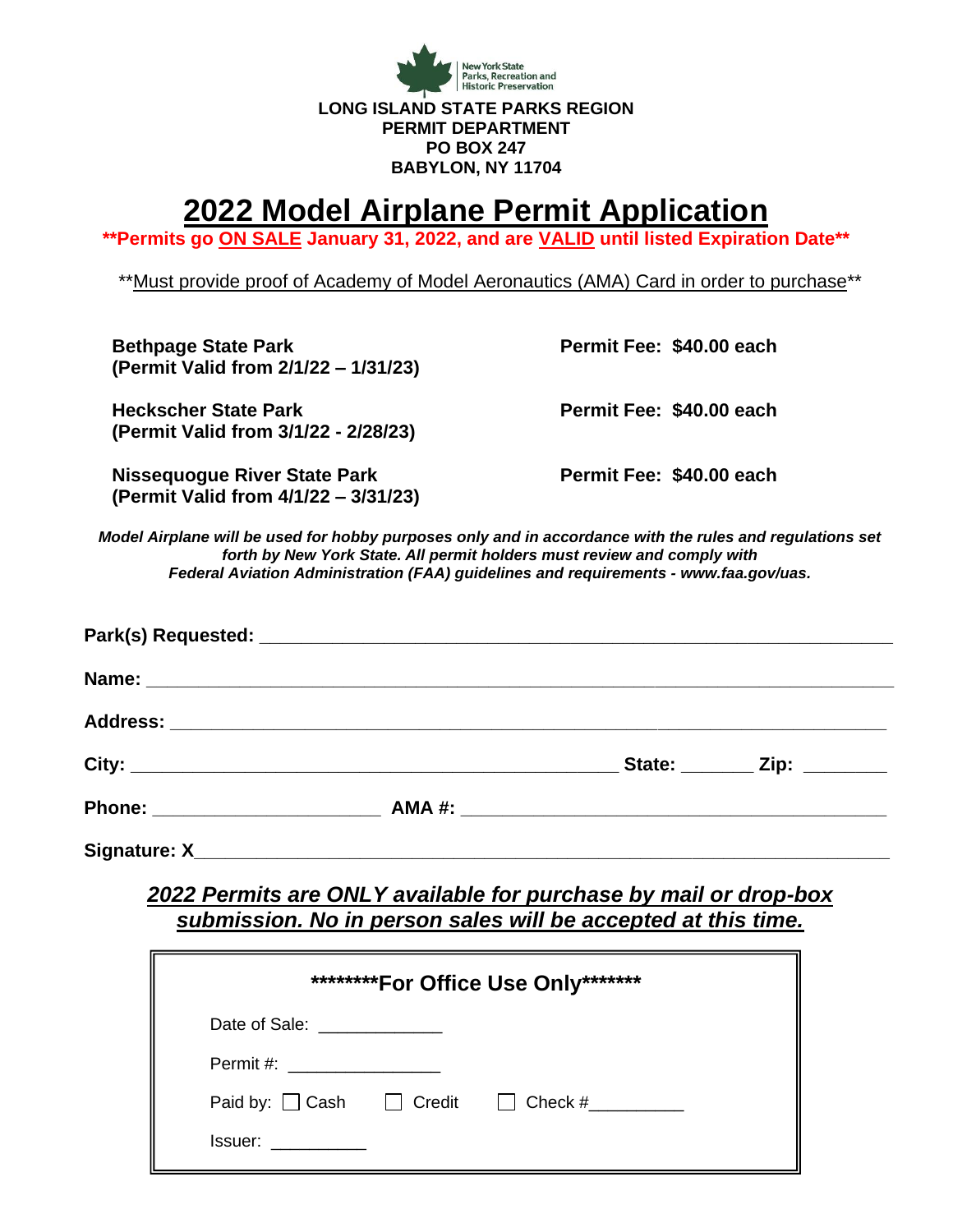

### **LONG ISLAND REGION**

### **RULES AND REGULATIONS FOR MODEL AIRPLANE FLYING**

## **SPECIAL CONDITIONS**

- 1. All aircraft must be registered and externally marked with the Federal Aviation Administration (FAA) identification number prior to flying - www.faa.gov/uas.
- 2. Permittee must complete of the Aeronautical Knowledge and Safety Test, which is required by the FAA, by visiting https://trust.modelaircraft.org/.
- 3. There must be at least one permittee and one spotter when flying model airplanes, no exceptions.
- 4. Maximum of three aircraft aloft at any one time.
- 5. Permit is non-transferable and is valid only for individual covered by insurance provided. (Immediate family members may observe, but may not participate in flying activities)
- 6. Permit is valid for practice sessions only. Flying exhibitions, demonstrations and/or public events are prohibited except by Long Island State Park Region - Park Use Permit.
- 7. Driving or parking of vehicles on park service roads and/or golf course areas is prohibited. Must Park in the designated area.
- 8. Permittee is required to provide a copy of \$500,000 General Public Liability Insurance Certificate naming the following:

**Additionally Insured**: *The People of the State of New York, the New York State Office of Parks, Recreation and Historic Preservation, the Long Island State Park Recreation and Historic Preservation Commission, their commissioners, officers, agents, and employees. (Insurance covering all members of a flying club is acceptable, along with a current roster)*

- 9. The Long Island State Park Region must have a current roster of all club members.
- 10. The Long Island Park Region reserves the right to revoke a permit for failure to follow all safety and field rules.
- 11. No flying of an aircraft in an unsafe or dangerous condition or with a defective radio system is permitted.
- 12. No flying is permitted while maintenance is being performed by NYS Parks in the flying area.
- 13. Adherence to Academy of Model Aeronautics Safety Code and FAA regulations is mandatory.
- 14. All rubbish and debris must be disposed of in a proper fashion before leaving the park.
- 15. No artificial smoke or chemical devices may be used that will interfere with the natural environment of the park.
- 16. No excessive engine running on the field.
- 17. Alcoholic beverages are not permitted at any time.
- 18. Maximum decibel level is 90DB at nine feet measured one foot from the ground.
- 19. All flyers of gasoline powered aircraft must have a fire extinguisher on the field.
- 20. Flying is permitted during daylight hours and only when the park is open.
- 21. Permittee must make sure no one is flying on their frequency before turning on their transmitter.
- 22. Right of way must be given to low flying full size aircraft.
- 23. If field is in demand, flying time must be limited to 15 minutes per flight.
- 24. Permittee must inspect aircraft and radio before each flight.
- 25. Permittee must range check all transmitters before starting aircraft engine.